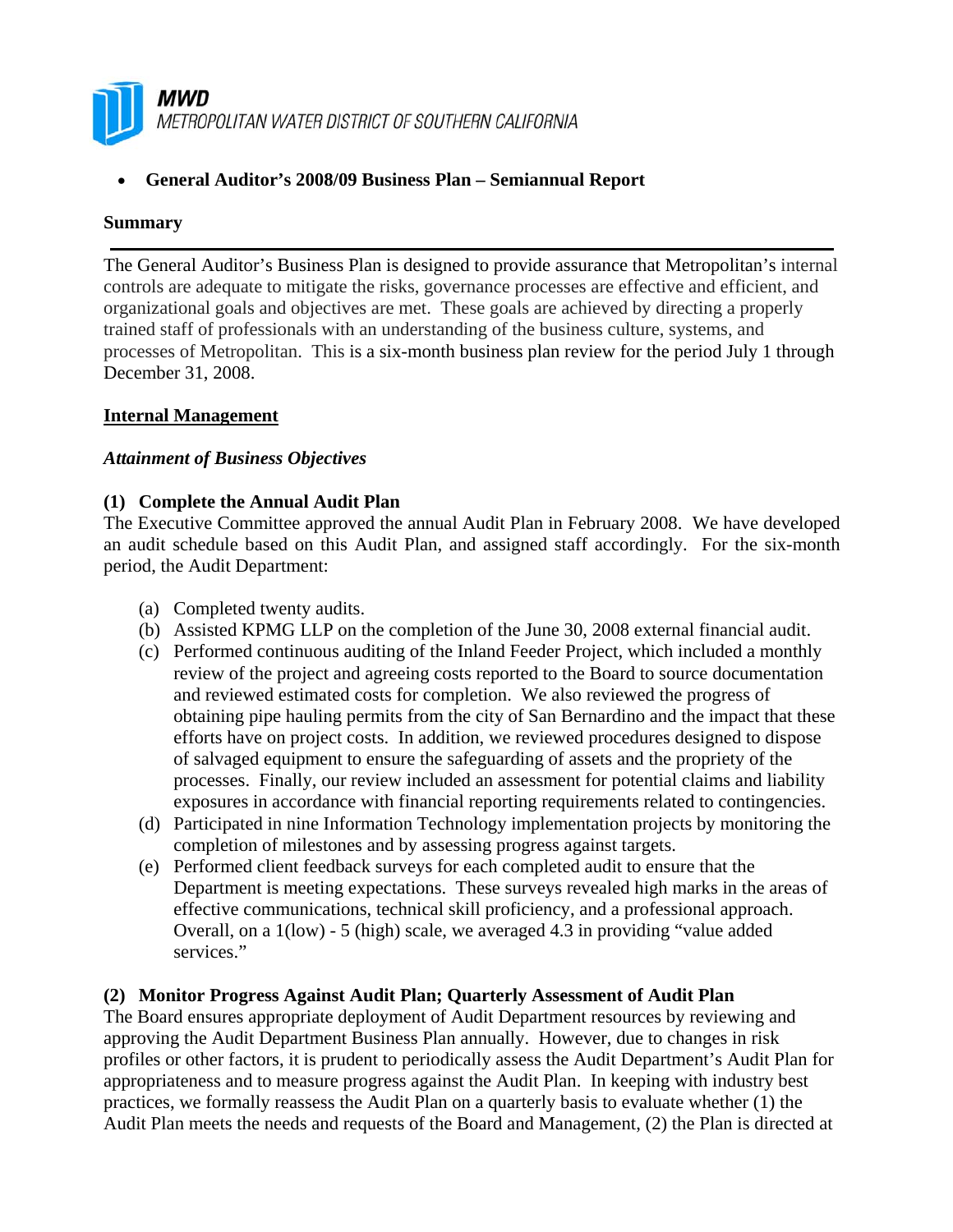areas of most concern, and (3) adequate progress is being made against the Audit Plan. Furthermore, we added one audit to the Audit Plan (Rideshare Program) to address a special request by Management.

With regard to our Business Plan, we believe that the 2008/09 Audit Plan continues to address the areas of Board and/or Management concern, and those of highest risk. After reviewing our progress during the past six months versus the Audit Plan and evaluating current resource levels, we believe that the Audit Department is on track towards completing the objectives set forth in the Plan.

# **(3) Contribute to Governance and Control Activities:**

## **(a) Audit Department Quality Assurance – Self Assessment Review**

Ensuring that Metropolitan's Audit Department exhibits a high degree of professionalism, independence, and integrity, we adhere to the Standards for the Professional Practice of Internal Auditing (Standards), promulgated by The Institute of Internal Auditors. An integral requirement of the Standards involves periodic internal assessments of the Audit Department. Accordingly, we completed a quality assurance self-assessment of the Audit Department in order to examine our continued compliance to the Standards, to evaluate our effectiveness in carrying out our mission, to identify opportunities to enhance management and work processes, and to enhance the Audit Department's value to Metropolitan. The selfassessment includes a review of the risk assessment and audit planning processes; evaluation of audit policies, procedures, and practices; assessment of audit management methods; completion of anonymous client and audit staff satisfaction surveys; and a thorough examination of selected audit work papers. We completed the documentation of this selfassessment in September 2008.

The results of the self-assessment indicate that the practices of the Audit Department continue to either fully or partially comply with the Standards in all areas.

## **(b) Audit Report on Internal Controls over Financial Reporting**

In October 2007, Metropolitan's Board of Directors amended the Administrative Code to require the General Auditor to express an opinion as to the effectiveness of internal controls over financial reporting (Administrative Code Section 6451(c)). Accordingly, we have reviewed the internal control over financial reporting of Metropolitan as of June 30, 2008.

We issued our opinion that Metropolitan maintained, in all material respects, effective internal control over financial reporting as of June 30, 2008, based on the criteria established in Internal Control – Integrated Framework issued by the Committee of Sponsoring Organizations of the Treadway Commission.

We conducted this review in accordance with professional standards that require that we plan and perform the audit to obtain reasonable assurance about whether effective internal control over financial reporting was maintained in all material respects. Our audit included obtaining an understanding of internal control over financial reporting, assessing the risk that a material weakness exists, testing and evaluating the design and operating effectiveness of internal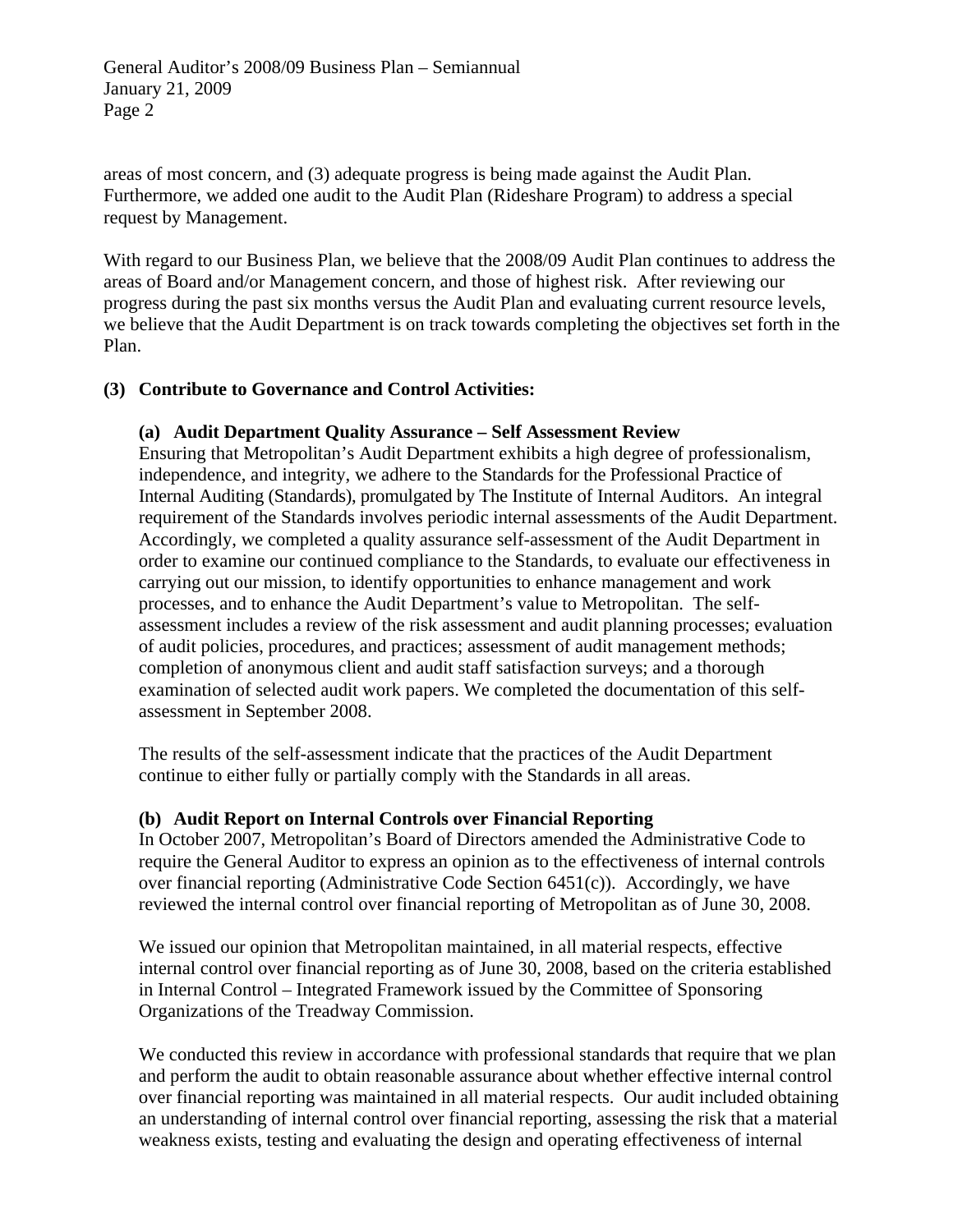control based on the assessed risk, and performing such other procedures as we considered necessary in the circumstances.

#### **(4) Conduct Internal Audit Training. Expand the Effectiveness and Efficiency of Audit Department Operations**

We conducted in-house training on core auditing concepts such as Audit Planning and Preliminary Risk Assessment practices. Emphasis was placed on the preparation of flowcharts and on the use of control matrix to assess the level of risk within a process. These sessions serve to remind staff of the importance of compliance to professional standards and they provide auditors with exposure to industry standards in these areas. In addition, we continuously strive to improve core competencies, including work paper documentation and audit report writing. Consequently, we developed several tools to facilitate more efficient work paper documentation and to aid in the report writing/editing processes. Furthermore, we expanded our internal quality assessments to ensure continued progress in these areas.

## **(5) Performance Against Metropolitan Budget**

We effectively managed Department expenses. The Office of the General Auditor actual expenses for the six months ended December 31, 2008 are 54 percent of total year budget, primarily due to open positions partially offset by consultant expenses.

## **External Relations**

We have responded to each request made by the Chairman or the Executive Committee and have formed a cooperative relationship with Management. We value being viewed as a proactive, consultative, professional Audit Department and continue to search for ways to improve our "value added" services to Metropolitan. We believe the organization will benefit greatly from efforts being made today by the Audit Department, the Board, Management, and other assurance activities to improve overall governance and control within Metropolitan.

## **Audit Department activity for the six months ended December 31, 2008.**

| <b>Types of Reviews Completed</b>                              | <b>Audit Reports Issued</b> |  |  |  |
|----------------------------------------------------------------|-----------------------------|--|--|--|
| <b>Audits:</b>                                                 |                             |  |  |  |
| <b>Financial/Operational</b>                                   | 16                          |  |  |  |
| <b>Information Technology</b>                                  |                             |  |  |  |
| <b>Department of Water Services</b>                            |                             |  |  |  |
| <b>Enterprise Risk Management</b>                              |                             |  |  |  |
| <b>Audit Quality Assurance</b>                                 |                             |  |  |  |
| <b>Total Audit Reports</b>                                     | <b>20</b>                   |  |  |  |
| <b>Other Activities:</b>                                       |                             |  |  |  |
| Participate in nine Systems Development Life Cycles (SDLC)     |                             |  |  |  |
| <b>Monitor Inland Feeder</b>                                   |                             |  |  |  |
| Provide contractually required assistance to external auditors |                             |  |  |  |